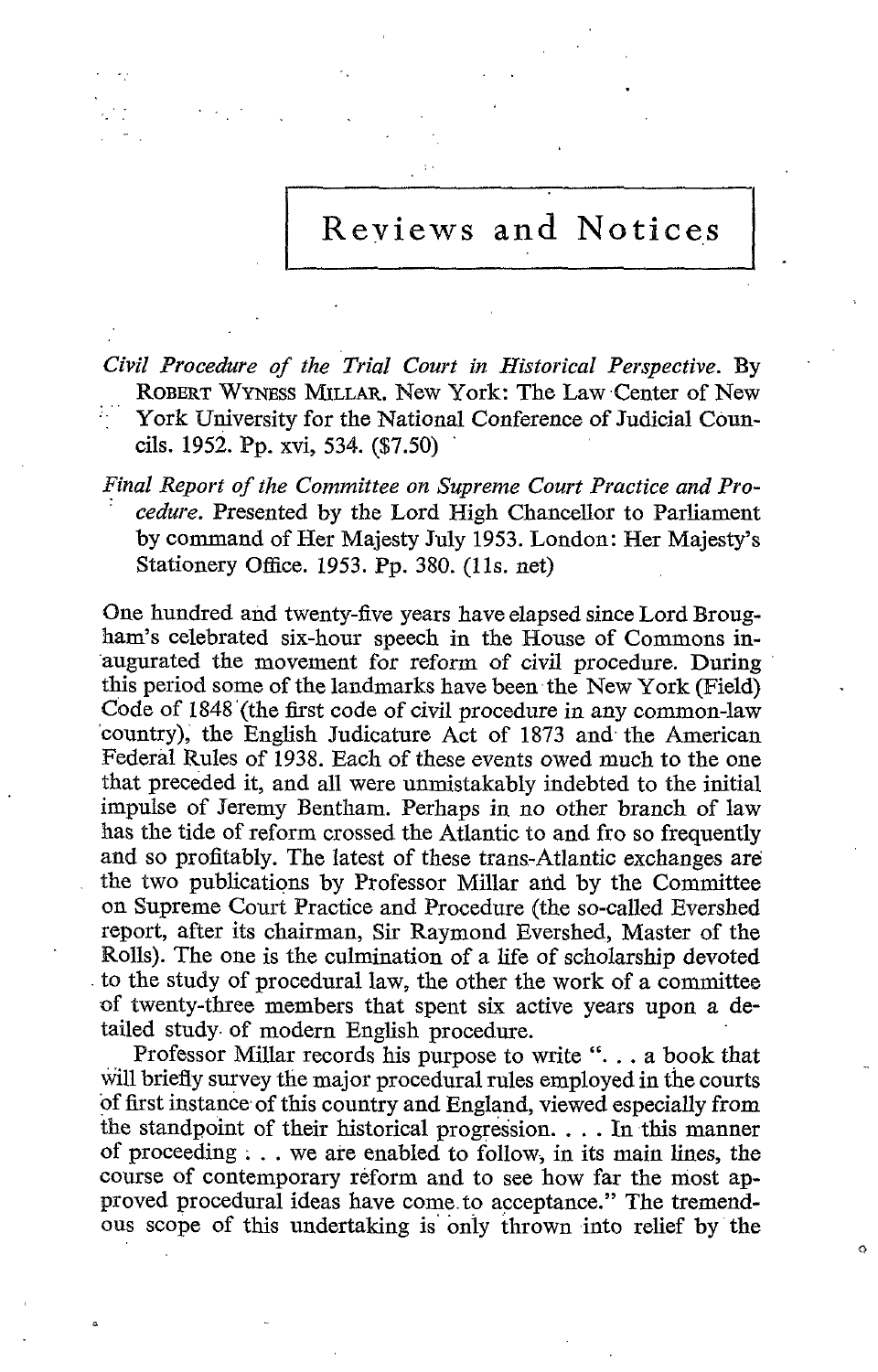author's modest regret at being unable to embrace the procedures of Louisiana, English Canada and Australia. In the hands of a lesser man this task, even with these limitations, would have been impossible. In the hands of a Wigmore, to whose memory the book is dedicated, it might have resulted in a multi-volumed definitive work. Professor Millar's scholarship, combined with his lively and concise style, has enabled him to write a history of trial procedure which may become a classic. Effective study of any part of the system necessarily presupposes some familiarity with the whole and to meet this difficulty is the design of the opening part of the book. It contains a general account of the development of the Anglo-American trial process from its very beginning in Anglo-Saxon England down to the Judicature Act in England and the Federal Rules of 1938 in the United States . The remainder of the book deals in more or less chronological order with each phase of trial proceedings, from the writ of summons to the writ of execution. In some five hundred readable pages he has drawn his strands back and forth, in time and space, into an impressive tightly woven unity, throwing light on a neglected subject and colour on a dull one.

Thirty years ago Professor Millar commented in a pioneering article upon the absence in Anglo-American law of what he termed "procedural jurisprudence".<sup>1</sup> Bentham and Austin, almost alone among common-law jurists, had been interested in procedural matters, but neither contributed much to a systemization of general principles. With the conspicuous exception of the field of evidence, lit by the genius of Wigmore, Professor Millar had to admit the truth of Kohler's observation that for Anglo-American law there was no science of procedure: its "procedural literature is still on a basis of practical commentary". He then, himself, proceeded partially to remedy this defect with a discussion of the formative principles of civil procedure wherein, borrowing from German procedural science, he outlined the fundamental conceptions which determine the form and character of systems of procedure. His present book further fills the gap in our procedural literature. It does not attempt to create a procedural jurisprudence but it does lay a valuable historical foundation for such an attempt. To this day these two contributions stand virtually alone. The only exceptions are scattered among the literature on the administrative process. The field still awaits its Williston or Wigmore.

The task of creating a procedural jurisprudence will require an unusual array of talent. To the speculative and analytical qualities of a Bentham or an Austin will have to be added the historical and comparative equipment of a Maitland or a Millar. For in few branches of jurisprudence can a knowledge of the past be so im-

<sup>i</sup> Prolegomena, History of Continental Civil Procedure, Continental Legal History Series.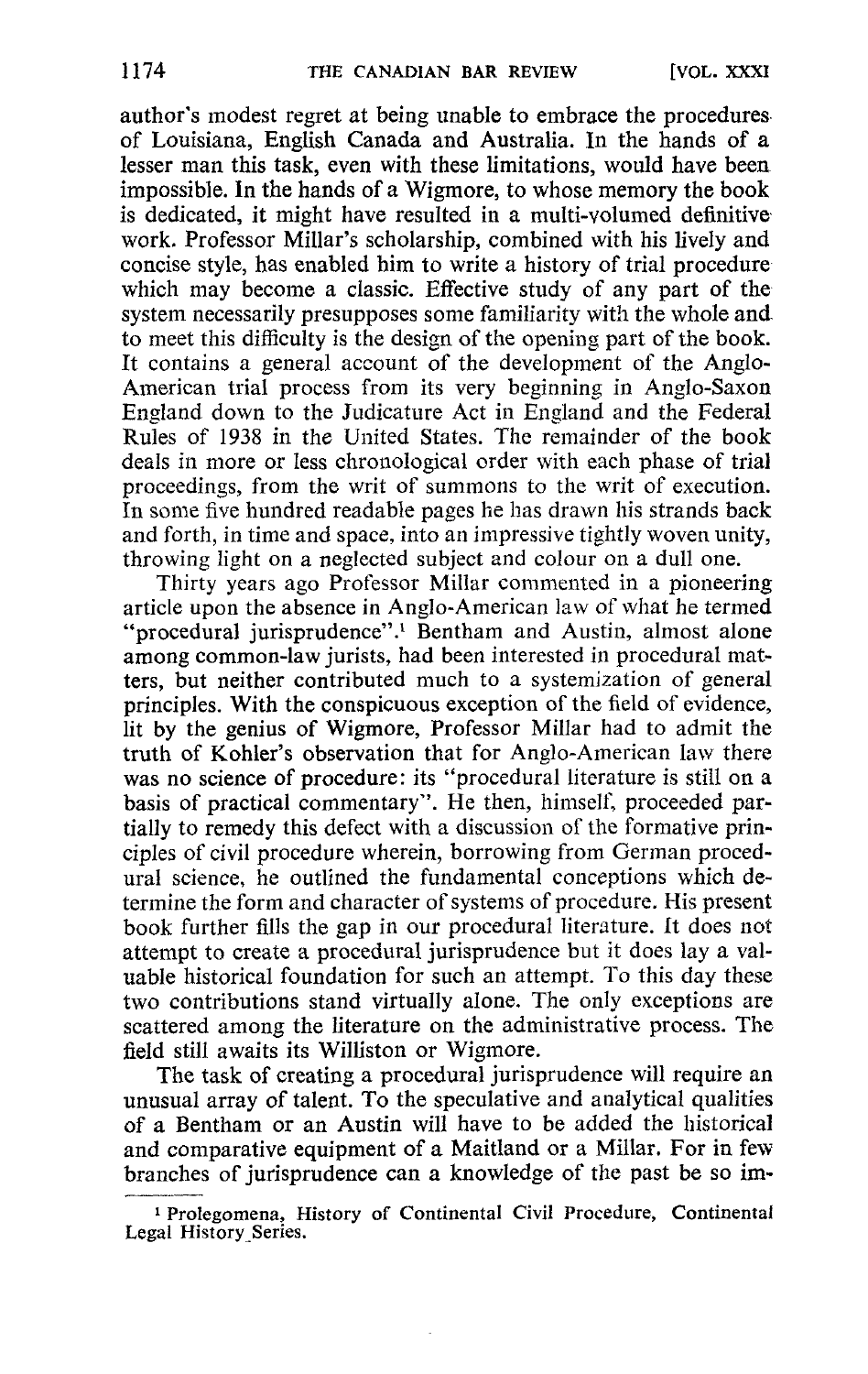portant for an understanding of the present or a knowledge of other systems so suggestive for the future. When the synthesis comes to be made, a great debt will undoubtedly be owed to the historical perspective provided by Professor Millar.

The common ground shared by the American text and the English committee report is their mutual concern with the administration of justice in the courts. Here the similarity ends. The divergence between them reflects their very different origins and purposes. Where the text is the life work of one man, an academic man, a law teacher, on a subject of great scope and some flexibility, the Evershed report is the product of six years labour by a large committee of twenty-three judges, barristers, solicitors and laymen in response to well defined and rather narrow terms of reference.

The committee was primarily to suggest reforms in the present practice and procedure of the Supreme Court "for the purpose of reducing the cost of litigation and securing greater efficiency and expedition in the despatch of business".<sup>2</sup> As the Hanworth Committee on the Business of the Courts and the Peel Commission on the Dèspatch of Business at Common Law, 1934-6, had concentrated upon administrative efficiency and despatch of business, respectively, the Evershed Committee regarded as its prime task the problem of costs, both their amount and their incidence.

The main recommendation of the committee concerns the summons for directions, which corresponds roughly to the pre-trial conference in the United States and covers a phase of the trial proceedings occupied by oral discovery in Canada. It was recognized that of all the actions started only a small fraction ever come to trial and that it is at the trial that most of the costs are incurred. If, therefore, the real area in dispute could be narrowed and defined at a stage as early as possible, two beneficial results would follow, both culminating in reduced costs. In the cases that are never tried, there would be earlier settlements and, in the cases that are, there would be shorter trials . To accomplish this end of limiting the issues that have to be tried and, therefore, the facts that have to be proved at trial, it was recommended that the existing summons for direction be strengthened and made a compulsory step in the action. The hearing would be before a master with power "generally to make such order as may be just for the simplification of the issues in the action or such as may aid in the disposition thereof or any of them".3 The committee recognized and pointed out the defects of this "new approach". In the first place the American experience makes it clear that the success of these pre-trial conferences depends for the most part upon the personality of the judge or master, and his willingness and aptitude for taking an affirmative, as opposed to the traditional negative, attitude to

<sup>2</sup> Evershed report, p. 4.  $\dot{3}$  Ibid., p. 78.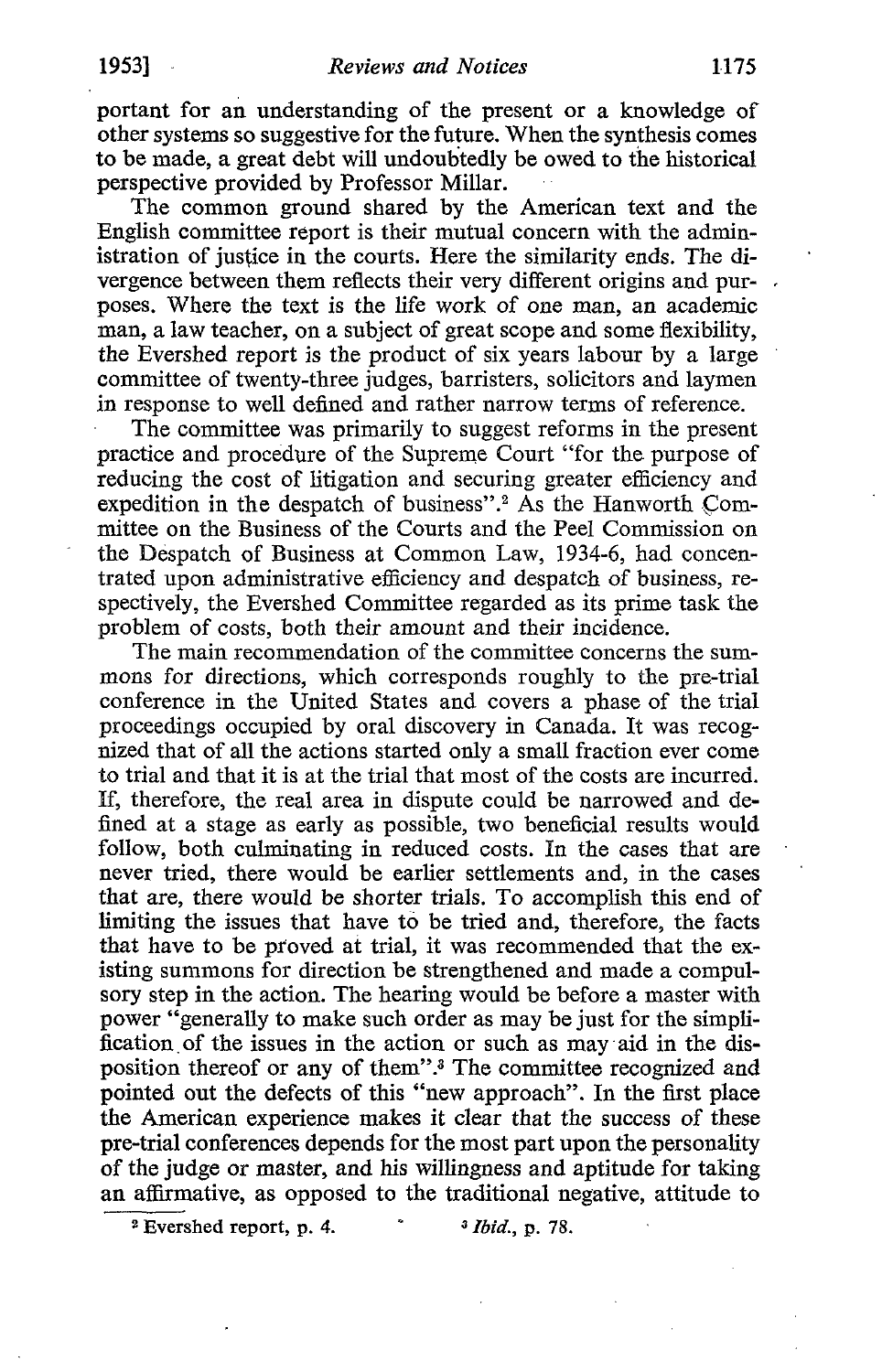judicial proceedings. Secondly, the summons for directions may tend to become a dress rehearsal for the trial and the costs saved at the trial will be offset by the costs of instructing counsel on the pre-trial. In this connection it was observed that the economic utility of the pre-trial conference in the United States, as of oral discovery in Canada, is closely related to the fact of the fusion in both countries of the two branches of the profession. "It may be not unreasonable for a litigant [in England] to wonder why he must employ and pay two or sometimes three lawyers, namely, his solicitor, his junior barrister and (if one is engaged) his Oueen's Counsel."<sup>4</sup>

This problem of the separation of the profession into two branches crops up from time to time throughout the report as an impediment to effective reform. The committee therefore point out that they were informed by the Lord Chancellor that they should not seek "to disturb the existing organization of the English system, including the two branches of the legal profession, the Bar and the solicitors". That this was an important, if not bothersome, limitation appears from their statement that: "If our examination, which we claim at least to have been thorough, is shown to have found no effective means of reducing costs, it appears to us at any rate that further search will not be likely to prove fruitful within the framework of our legal institutions as we know them".<sup>5</sup> Not the least of the consequences of such a limited frame of reference is that it reduced the practicability of borrowing proven cost-saving procedures from foreign systems based on different institutions. And so, though we sought guidance from many quarters, e.g., from Australia, Canada and the United States of America (and the witnesses that we heard included a Justice of the Supreme Court of the United States and a Judge of British Columbia), we have not in general felt able to recommend the adoption for the purposes of English procedure of expedients which have found a place in the practice of other countries."<sup>6</sup>

Of what significance is the report to Canadians? The barrier that renders the procedures in our common-law provinces and in other foreign systems of dubious value in England cuts both ways and also tends to minimize the value of the Evershed recommendations in Canada. However, the reasons that diminish the value of the recommendations do not likewise diminish the value of the report as a whole. The committee have thoroughly explored each phase of the judicial process, including execution, and in so doing have asked a number of important and difficult questions and suggested many interesting solutions.<sup>7</sup> If the solutions are sometimes  $\frac{4 \text{ fbid., p. 14.}}{16 \text{ fbid., p. 12.}}$ 

<sup>4</sup> *Ibid.*, p. 14. <sup>5</sup> *Ibid.*, p. 25. <sup>6</sup> *Ibid.*, p. 12. <sup>6</sup> *Ibid.*, p. 12. <sup>1</sup> An indication of the scope and variety of their work is that the present report was preceded by three interim reports dealing with special and sometimes highly technical phases of procedure, such as the length of va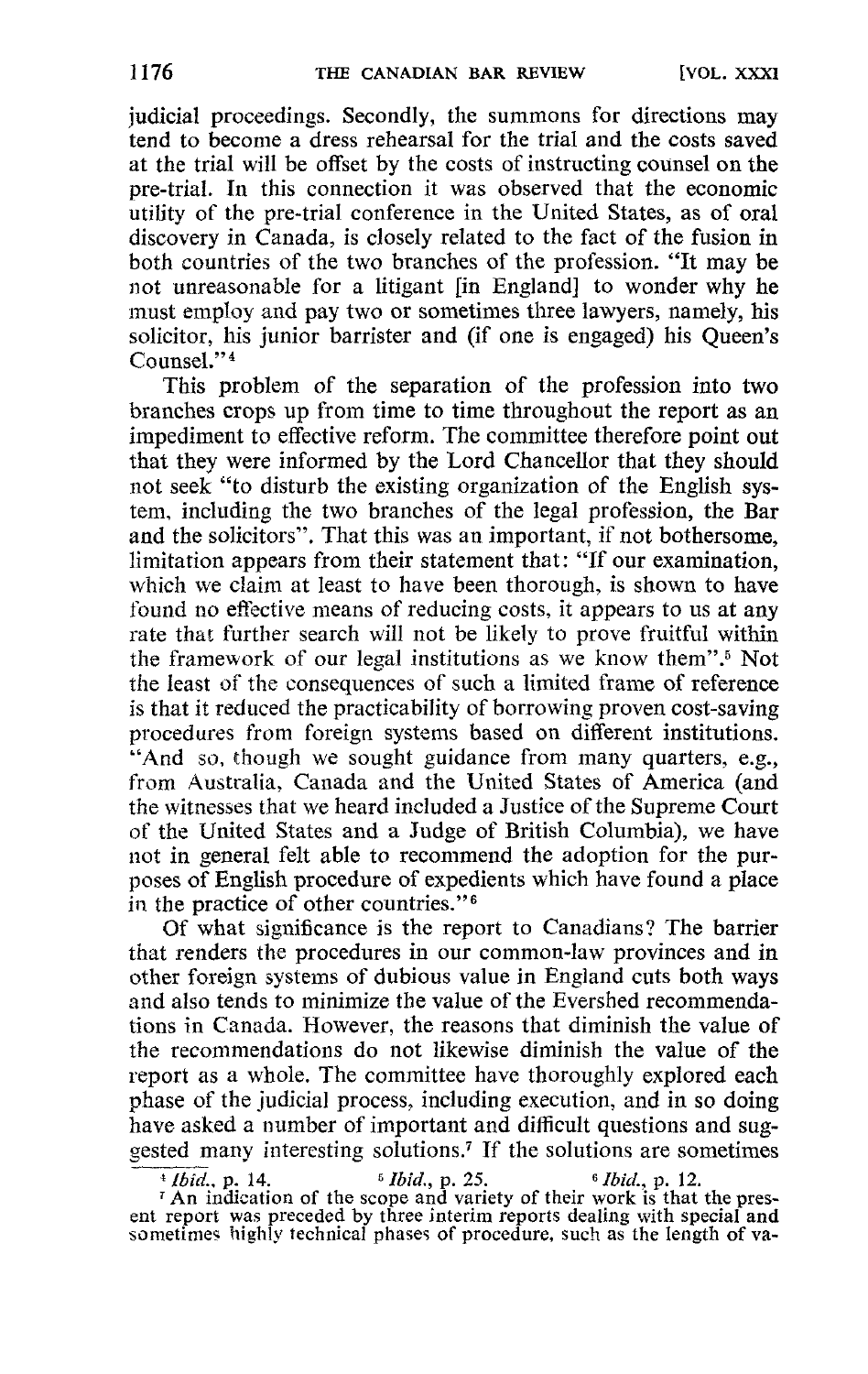inappropriate for Canada, the questions never are. They should also be asked here.

For . instance, they have asked whether it is not time for a thorough review and re-writing of the procedural code. The present rules are, by and large, of the same age as the Supreme Court, nowtwo generations old, and the many additions and amendments have inevitably produced a patch-work code. Furthermore, from their inception, the rules were but a first draft of a common procedure for the newly-created, single, court. If the English procedural code is deemed out of step with the times and due for a thorough overhaul, may this not also be true of our provincial codes, which by and large follow English practice and procedure? And to the extent that the provinces have departed. from the English model and created local divergencies, may there not be a need for a model code to act as bell-wether? In the English unitary system the problem of local diversity does not exist, and in the United States the Federal Rules operate as a unifying force. The Canadian legal system falls in between: it has neither the unity of the English nor the federal courts of broad trial jurisdiction of the Americans. The thorough reconsideration of the basic purposes of the judicial process that would necessarily precede the creation of such a model code could be another valuable contribution towards the building of Professor Millar's procedural jurisprudence.

Another significant question concerns the incidence of costs. Under the English and Canadian systems the successful party is prima facie entitled to recover a reasonable amount in. respect of his costs. This principle of quasi indemnity is by no means generally accepted in other civilized countries, such as France and the United States. The report concedes the difficulty in rationalising the basis for the English rule, at least in those cases where the merits are nicely balanced. And it is precisely this class of case which takes the longest time to try and involves the greatest expense. The report rejects the American system, where .there is no right at all to recover costs, on the ground that its inevitable effect would be to deny justice to,a number of litigants outside the legal aid scheme who simply could not afford to go to law entirely at their own expense. So the problem remains, and will perhaps persist so long as the adversary system is retained and counsel are paid by the parties they represent. It is arguable that an officer of the .court is. as much a member of the judicial branch of government as a member of parliament is a member of the legislative branch. The latter is paid by the government, not by the constituents he represents.

Still another matter that deserves attention is the high cost of cations, fixed dates for trials, 'powers and duties of official referees . See *ibid.*, p. 7.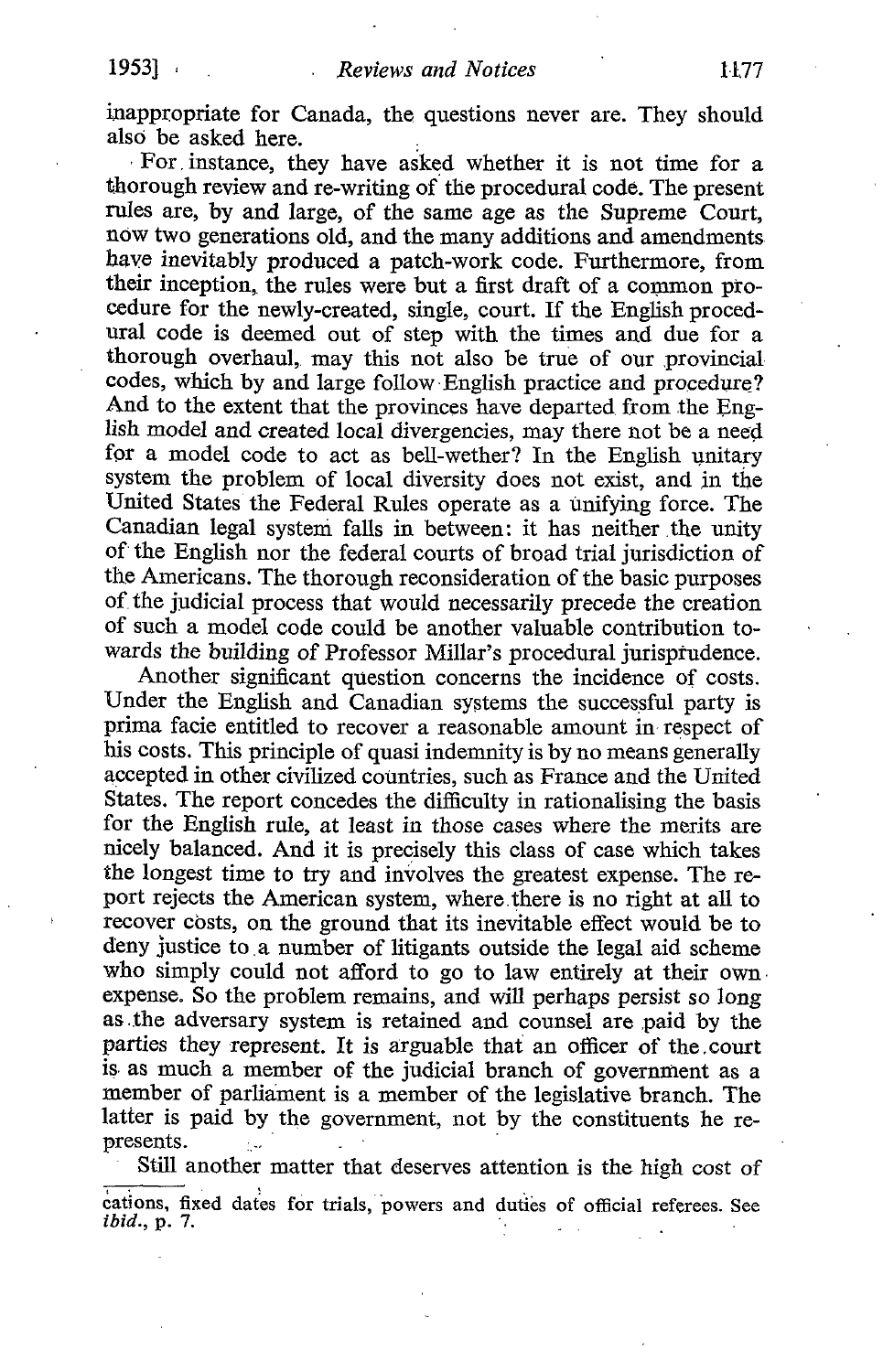appeals, often exceeding those incurred at trial. This was felt to be attributable in large part to the prevailing practice of unlimited oral argument. In contrast, many American appellate courts use a system of written briefs containing a full argument coupled with oral arguments of a strictly limited character, usually of not more than one hour for each side. Although this latter method admittedly saves an enormous amount of time, the strongest objection to its introduction in England was once again the division between barristers and solicitors. American counsel, with a trained office staff at his disposal, can have the brief prepared by a more junior member of his firm at a correspondingly reduced fee. English counsel would have to either prepare the brief himself or settle it with the solicitor who prepared it . In either case, the time consumed would probably be equivalent to that occupied in conducting oral argument and therefore no marked reduction in the fee could be expected. We in Canada, where as in the United States there is no rigid division of the profession, are in a position to take advantage of the system of written briefs wherever it seems likely to be of benefit. Already briefs are used in the Supreme Court of Canada. But even the Supreme Court factum is not regarded as a substitute for oral argument, which still remains more or less unlimited. Sheer pressure of business may yet compel our highest court to require full and complete written argument and to restrict severely the time available for oral argument.

Another point of interest to Canadians is the frequent reference to the present trend in England to arbitration among commercial men. The committee regret this trend on the ground that the courts may get out of touch with current business practice. Although they attribute the movement in part at least to the high cost of litigation, one wonders whether or not this is so. Is arbitration significantly cheaper? In Hillas v. Arcos<sup>8</sup> Scrutton L.J. suggested another reason: "... I regret that in many commercial matters the English law and the practice of commercial men are getting wider apart, with the result that commercial business is leaving the Courts and being decided by commercial arbitrators with infrequent reference to the Courts". In other words, the fact that the courts may be out of touch with current business practice is the cause, not the result, of the trend to arbitration. The relevant questions for Canadian lawyers are: Is there the same tendency to arbitration in Canada? If so, is it for the same reasons and, if not, why not? A casual reading of our reports indicates that, in fact, there is very little commercial litigation in Canada. Does this mean that Canadian businessmen prefer to arbitrate or that they prefer neither to litigate nor arbitrate, but to settle?

One comes away from a reading of these two books with a <sup>K</sup> (1932), <sup>36</sup> Com. Cas. 353.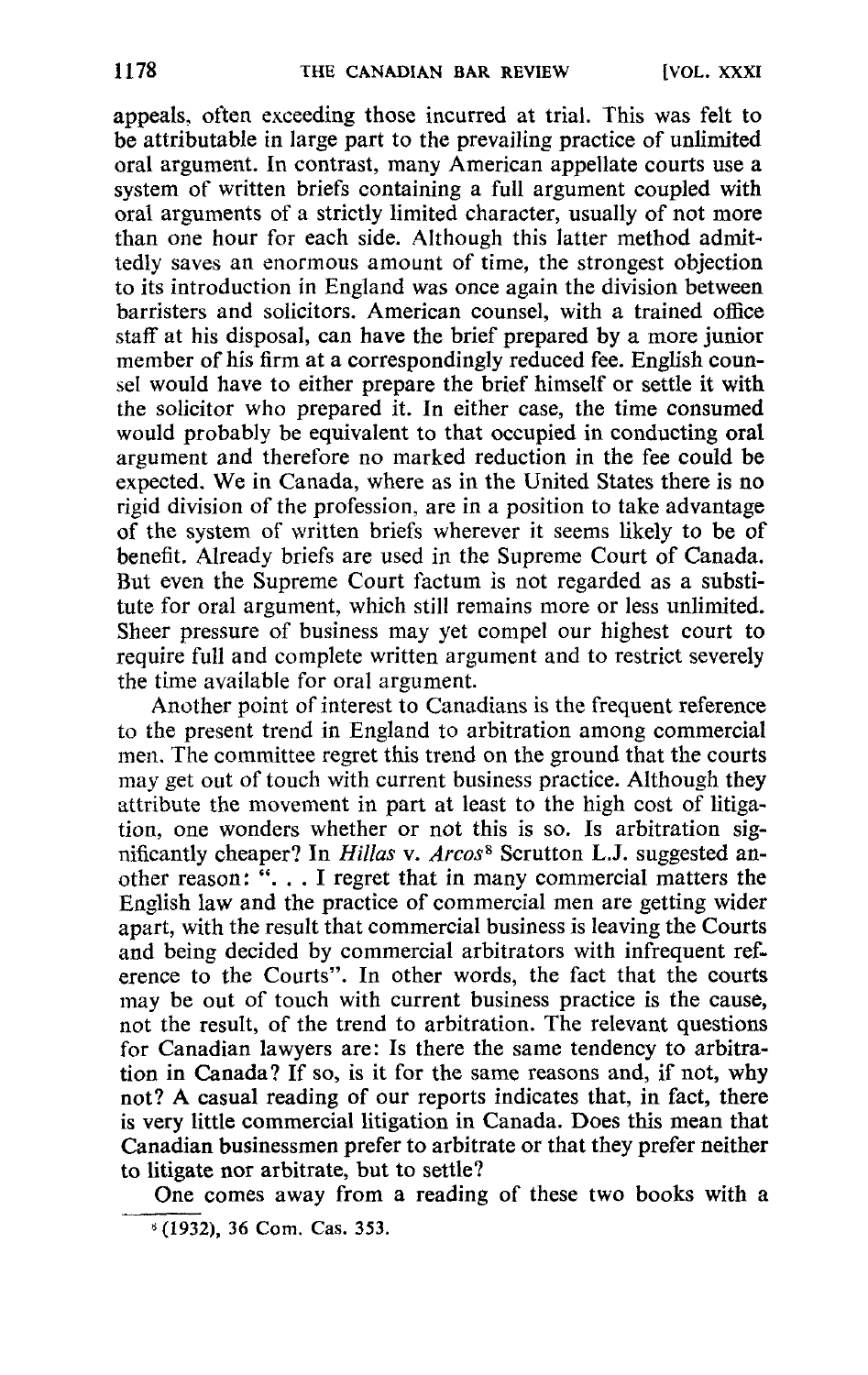sense of the importance of procedural law and its reform. The first object of the judicial process is to seek not final answers but an acceptable procedure for getting acceptable answers. Changes in the procedure by which answers are reached, and by which they may be corrected, can be of more significance than changes in substantive law. And not only is procedural reform important, it is also relatively simple to implement. Substantive law reform must overcome either stare decisis or legislative apathy. Procedural reform faces only the inertia of the profession. Of course, procedural reform is not a panacea. There are other problems connected with the administration of justice of equal or greater significance, such as the organization of the courts and distribution of business among them, and the organization and training of the legal profession, to mention only two of the more important ones. And perhaps the lesson of the Evershed report is that these problems are all closely related and that effective reform in one area depends to a great extent on simultaneous reform in the others .

D. G. KILCOUR\*

La Satisfaction comme Mode de Réparation en Droit International. By PIERRE ANDRÉ BISSONNETTE. Thèse No. <sup>91</sup> de <sup>l</sup>'Institut Universitaire de Hautes Etudes Internationales. Geneva. 1952. Pp. vii, 185. (No price given)

In this thesis, Dr. Bissonnette, who is an obvious Kelsonian-"The legislative authority of a .State springs from international law which delegates to the municipal juridical order the ability to fulfil its norms"—seeks to show that *satisfaction*, which he regards as the method of reparation for moral injury suffered by a State, is as much a legal remedy as restitution or damages. It is difficult to do. this convincingly, however, because moral injury frequently, if not always, forms part of the material injury for which restitution or damages is claimed. The difficulty is further enhanced when one bears in mind, as Dr. Bissonnette himself makes abundantly clear, that satisfaction is more often the result of diplomatic exchanges than the type of award made by a judicial tribunal.

From the heading of satisfaction the learned author excludes restitution and damages, and deals instead with such matters' as a demand for the repeal of a law or an apology. The thesis is a veritable mine of incidents involving apologies, explanations, the expression of regrets-which the author regards as a mere act of courtesy-salutes to the flag, disavowals, the despatch of expiatory missions, publications in the official gazette,"the punishment

<sup>\*</sup>Assistant Professor, School of Law, University of Toronto.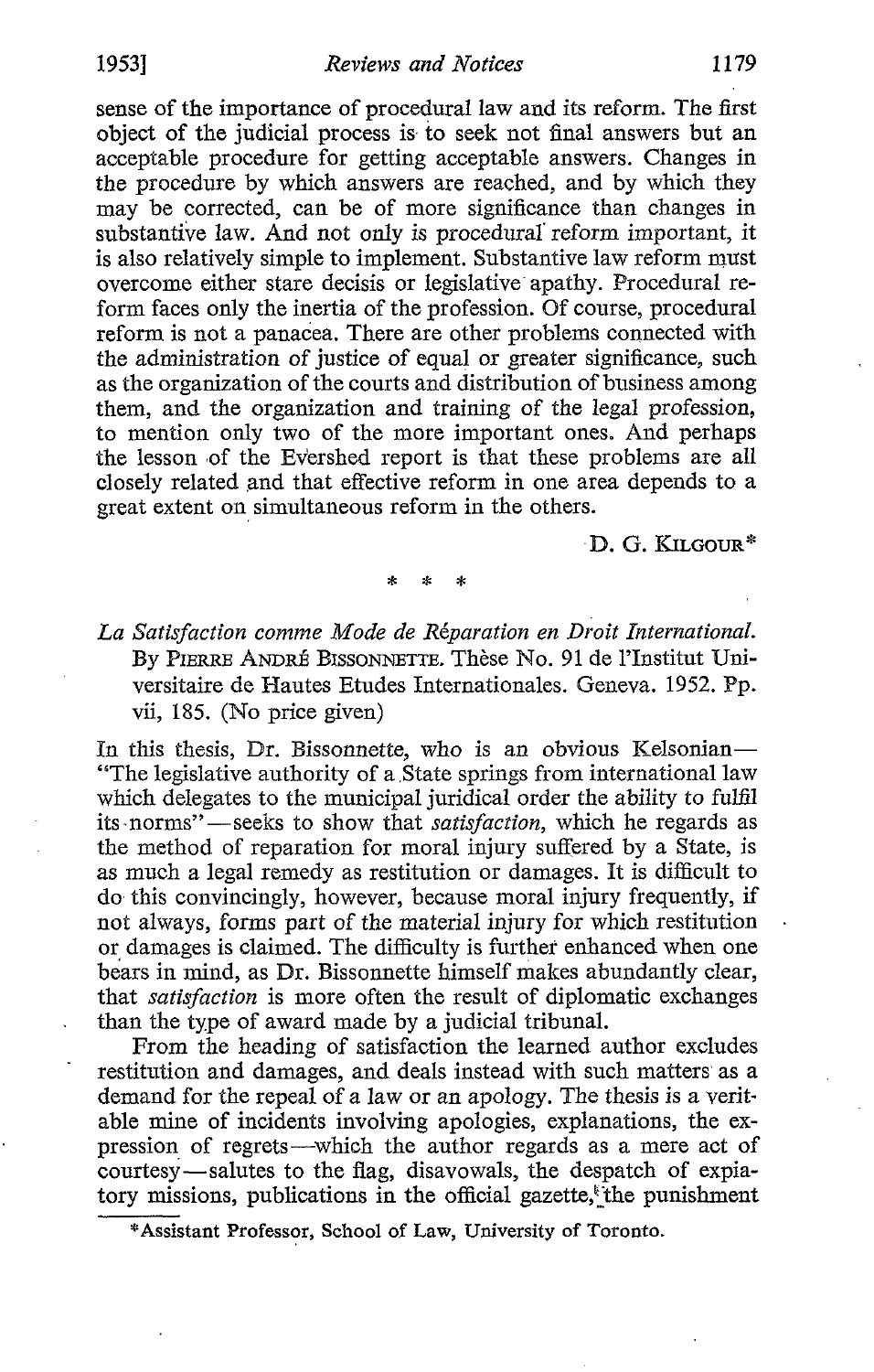of those guilty of the illicit act, and guarantees for future conduct. Furthermore, although damages have been expressly excluded from consideration, it appears that satisfaction may in fact be of a pecuniary character by way of damages or indemnity. Generally, however, it seems that explanations, the punishment of the offender and guarantees for the future go together and constitute the most usual form of satisfaction.

If there be any fault in Dr. Bissonnette's thesis, it is that it is more in the nature of a catalogue than an analysis, but perhaps this is understandable since in international law, as the author points out, the mode of reparation and the nature of satisfaction are, generally speaking, completely within the discretion of the injured State.

L. C. GREEN\*

## Provincial Sales Taxes: Report of a Survey of Retail Sales Taxes in Canada. By JOHN F. DUE. Canadian Tax Papers, No. 7. Toronto: Canadian Tax Foundation. 1953. Pp. xii, 231. (\$2.50)

Curiously enough provincial sales taxes in Canada have received little serious attention. They are relatively recent innovations and when enacted aroused serious opposition, partly from the retail trade (which had the nuisance and expense of collecting them) and partly from labour unions (the members of which felt they paid a disproportionate part of them). They produce thirty per cent of the tax revenue of the five provinces in which thay are in effect $-$ British Columbia, Saskatchewan, Quebec, New Brunswick and Newfoundland-or a total of about \$94,000,000 annually. Moreover, from the start, there has been doubt about their constitutionality. It is perhaps indicative of the lack of interest that, although the enabling statutes involve some practically insoluble problems of interpretation, there has been almost no litigation under them.

The Canadian Tax Foundation has done an excellent service by sponsoring <sup>a</sup> serious study of this neglected field. An expert qualified to undertake the work must have been difficult to find and it is fortunate for us all that Professor Due, the Professor of Economics at the University of Illinois, combines the qualities of mind necessary for this pioneering venture. His report, now published as Tax Paper No. 7, is worthy to stand beside his previous report on the General Manufacturers Sales Tax in Canada (Tax Paper No. 3) and the other publications of the Foundation. He ranges with equal facility over everything from broad economic

<sup>\*</sup>Lecturer in International Law and Relations at University College, London, and Secretary of the London Institute of World Affairs.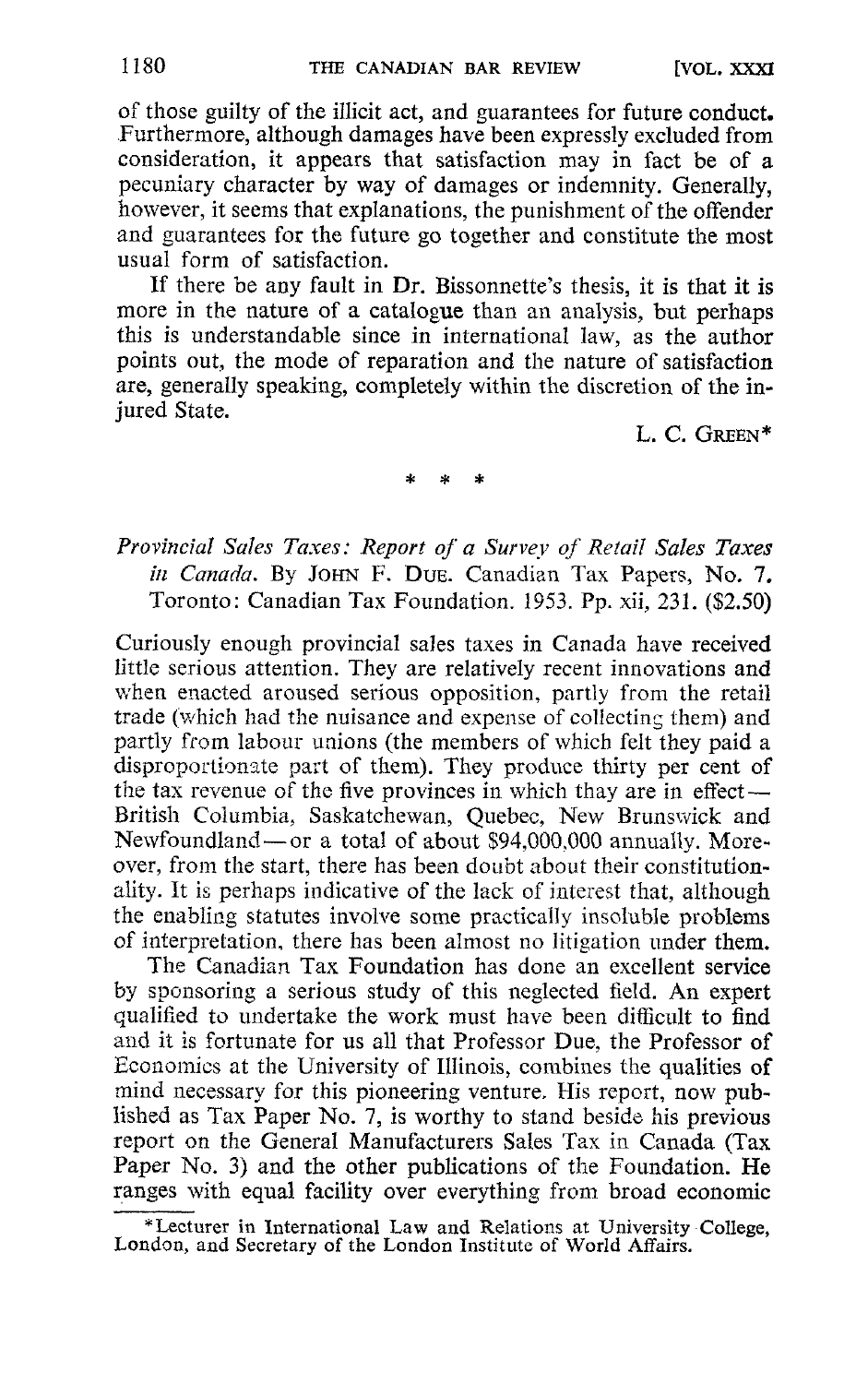But the author has succeeded in concentrating on the main features and has not allowed himself to be distracted by the many provocative anomalies that are bound to flourish under legislation of this type. Although interesting to the specialist, these anomalies are often the inevitable result of the necessity of drawing hardand-fast lines between taxable and non-taxable transactions where no logical basis for drawing lines exists . These difficulties of interpretation naturally cause irritation and complaint, but they arise in a relatively small part of the field and consequently are not of the overall importance that the lawyer or accountant may suppose. Throughout the author writes without using the sort of jargon with which economists so often succeed in making simple situations seem incomprehensible.

The main fact that emerges from this report is that provincial sales taxes have been adopted by necessity rather than because they are commendable or popular forms of taxation. All provinces have faced heavily increased expenditures as a result of the increased demand for welfare services and the effects of inflation. As the author says, "evaluation of a tax must always be made in terms of alternatives". Under the British North America Act the provinces are restricted to the levying of direct taxes, but there are well-known difficulties in provincial income taxes, and property taxes must be reserved, more or less, for the municipalities . The remaining scope for direct taxation by the provinces is limited. The author concludes that, if the federal structure of government is to be retained, it is essential that the provinces have an opportunity to collect themselves an important part of the revenue they require. In this sense provincial sales taxes are a matter of financial necessity; in Professor Due's phrase, they are "part of the price that must be paid to obtain the advantages of the federal structure of government".

It is only by stretching the definition of "direct" taxes that a sales tax can be included and some complications are introduced into the provincial acts to bolster the conception of the retailer as being merely an agent collecting tax for the government. Indeed, this whole study illustrates the difficulty of distinguishing between the practical effects of direct and indirect levies . The distinction is clear enough in theory . But the taxpayer usually succeeds in passing on to others some of the burden of the direct taxes levied on him (by increases in the price of his goods, for example) and, on the other hand, it is probably never possible to pass on the entire burden of a so-called "indirect" tax. In any event the real incidence of any tax seems to be almost untraceable. In the contentious field of provincial-federal tax relations, one of the complicating features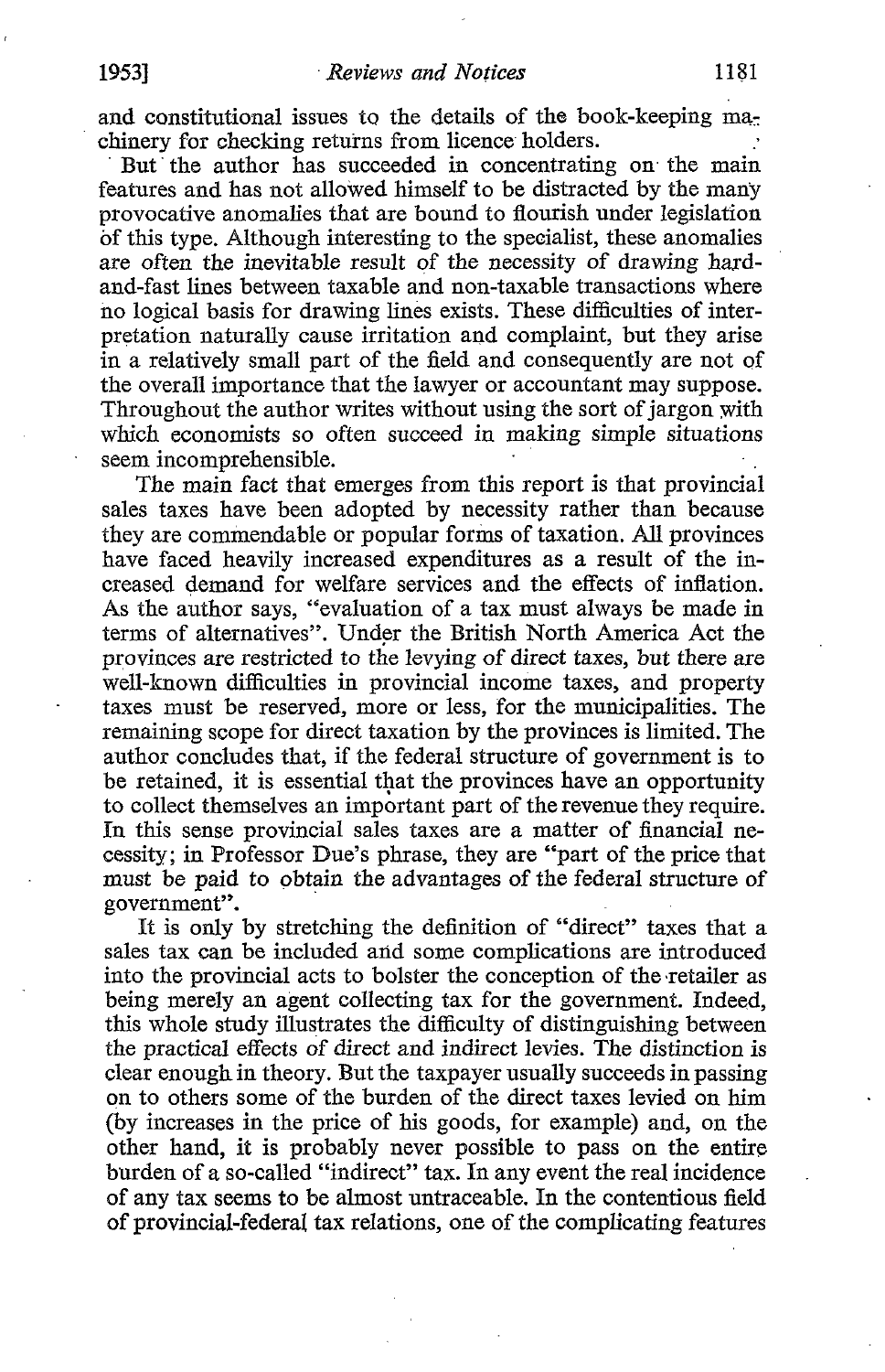is the reliance placed on the distinction between direct and indirect taxes - a distinction which is usually irrelevant in practice.

Professor Due's general judgment on the taxes is favourable, although he does point out that a combination of federal and provincial sales taxes in the same jurisdiction places an over-reliance on this typeof levy . His suggestion is that the federal government should abandon the sales-tax field to the provinces. As a less desirable but probably more feasible alternative, he believes the federal and provincial levies should be combined at the retail level and collected by the provinces. Obviously sales taxes at either the retail or the manufacturers level present serious difficulties . Whatever may be said for or against Professor Due's preference for the retail type of levy, it surely cannot be right to have sales taxes at both levels .

At no stage does the author side-step the difficulty of reaching conclusions and he has recommendations to make on every aspect of the taxes, assisted by the experience of the thirty-one states of the United States with similar legislation. For example, there is a thoughtful discussion of the obsession of the sales-tax authorities with physical quantities. The authorities attempt to distinguish payments for services from payments for goods, and to tax the latter but not the former. In practice the distinction leads to all sorts of confusion, and it is doubtful whether it has any logical basis to begin with. Presumably taxes should be based either on income or on expenditure, and much can be said for a combination of both types in any economy. But it is not easy to see why an expenditure on physical goods is taxed any more appropriately than an expenditure on services. Professor Due concludes that most services should be taxed, although he does recognize the administrative difficulty of reaching payments for domestic and some other types of service. These he would exempt.

One of the very difficult phases of this subject is of course the question of exemptions . Exemptions permit the operation of equity in the system-for example, the exemption of food (a common one) tends to make the tax less onerous on lower-income groups but, as Professor Due recognizes, they complicate administration. At every stage there is a certain conflict between simplicity and equity, many aspects of which are covered in Professor Due's book. His conclusion is that the broader the base of the tax (that is, the fewer the exemptions), the better the tax.

Emerging from this study is an impression of the splendid job of administration that has been done in all provinces, and for that, in view of the administrative difficulties involved, we should be thankful. The authorities seem to have co-operated well with the trade. As the author recognizes, it is neither feasible nor desirable to incorporate elaborate details in the acts themselves: they require working out in regulations. What the public needs is a single well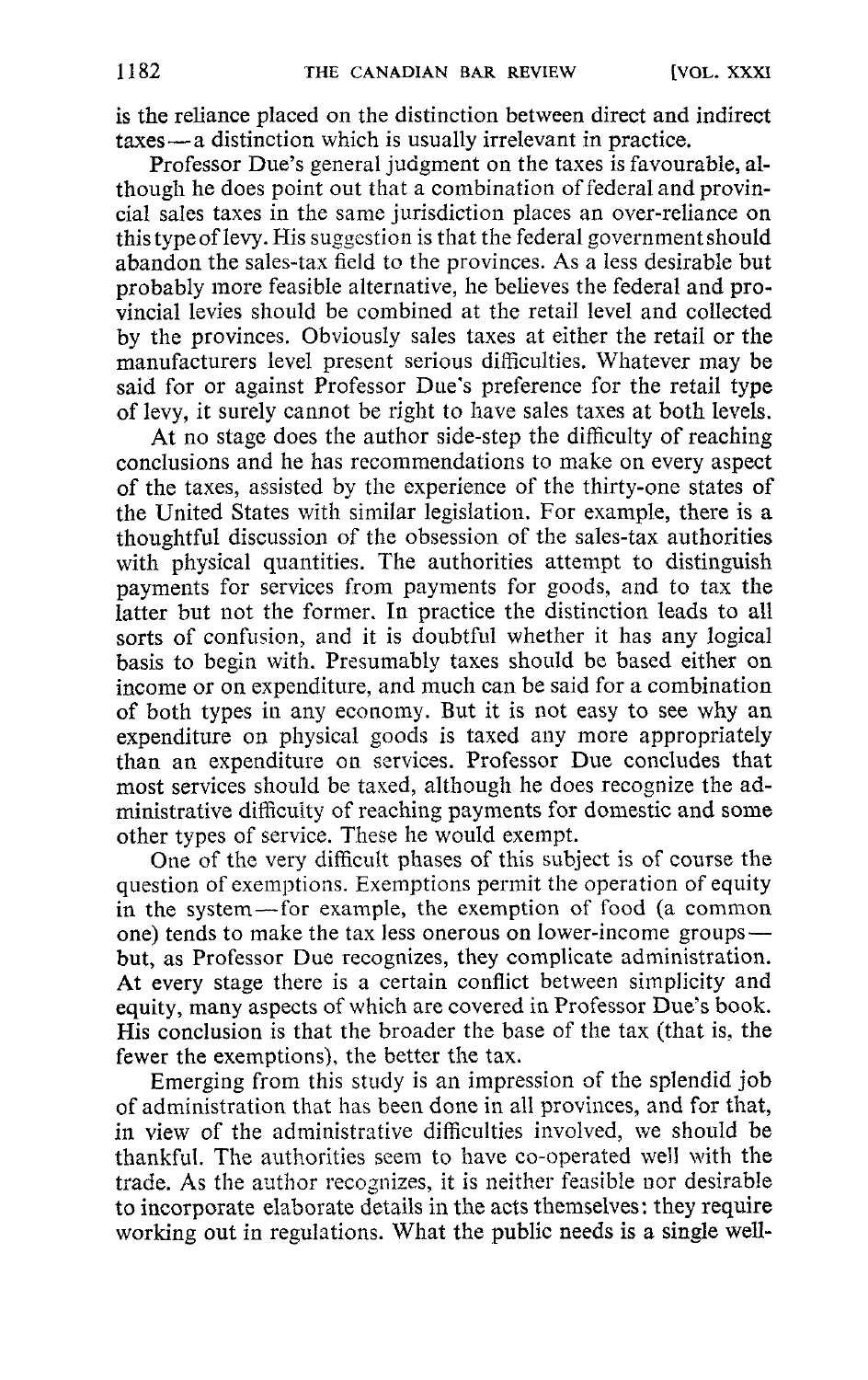$\lambda$ 

indexed volume setting forth the regulations, and in all provinces except Quebec a serious attempt has been made to cope with the problem. In the province of Quebec practically nothing has' been done to provide general information in accessible form.

Although the taxes dealt with in the volume under review are popularly referred to as "sales taxes", this is the official name only in Quebec . In other provinces they are designated by the use to which the revenues are put, obviously in an attempt to make them more palatable by emphasizing their welfare purposes. For the record, 'the official designations are: British Columbia-Social Security and Municipal Aid Tax; Saskatchewan-Education and Hospitalisation Tax; Quebec-Retail Sales Tax; New Brunswick -Social Services and Education Tax; and Newfoundland-Social Security Assessment. The oldest act is Saskatchewan's, which was introduced in 1937. The Quebec act went into effect in 1940 and the other three were enacted after the war.

HowARD I. Ross\*

A Book of Trials. By THE RT. HON. SIR TRAVERS HUMPHREYS. Melbourne, London, Toronto: William Heinemann Ltd. Toronto: British Book Service (Canada) Ltd. <sup>1953</sup> . Pp. xxiv, 243. (\$3.50)

The author writes from an experience of almost forty years at the English bar and just short of a further quarter century on the bench. At the time of his retirement in 1952 he was senior judge of the Court of King's Bench.

The book is not intended to be an autobiography, but rather a collection of reflections and recollections of interesting criminal cases with which Sir Travers was connected either as counsel or as presiding judge and of two earlier cases, Belt v. Lawes and the Colin Campbell case, in both of which his family played a part before he was called to the bar. In addition, there is a most interesting short analysis of the trial of Lord Cochrane in 1814, which the author characterizes as a probable gross miscarriage of justice, owing in part to the fact that the same counsel represented Cochrane and his two co-defendants.

The cases described form a considerable proportion of the famous English criminal trials from Oscar Wilde's in 1895 to the trial of James Camb in the so-called port-hole murder in 1948 . As the entire book runs to less than  $250$  pages, the author necessarily disposes rather briefly of each of the twenty-nine cases he discusses. Many of them have been dealt with in far greater detail in such

\*Howard I. Ross, C.A;, of P. S. Ross & Sons, Moritreai.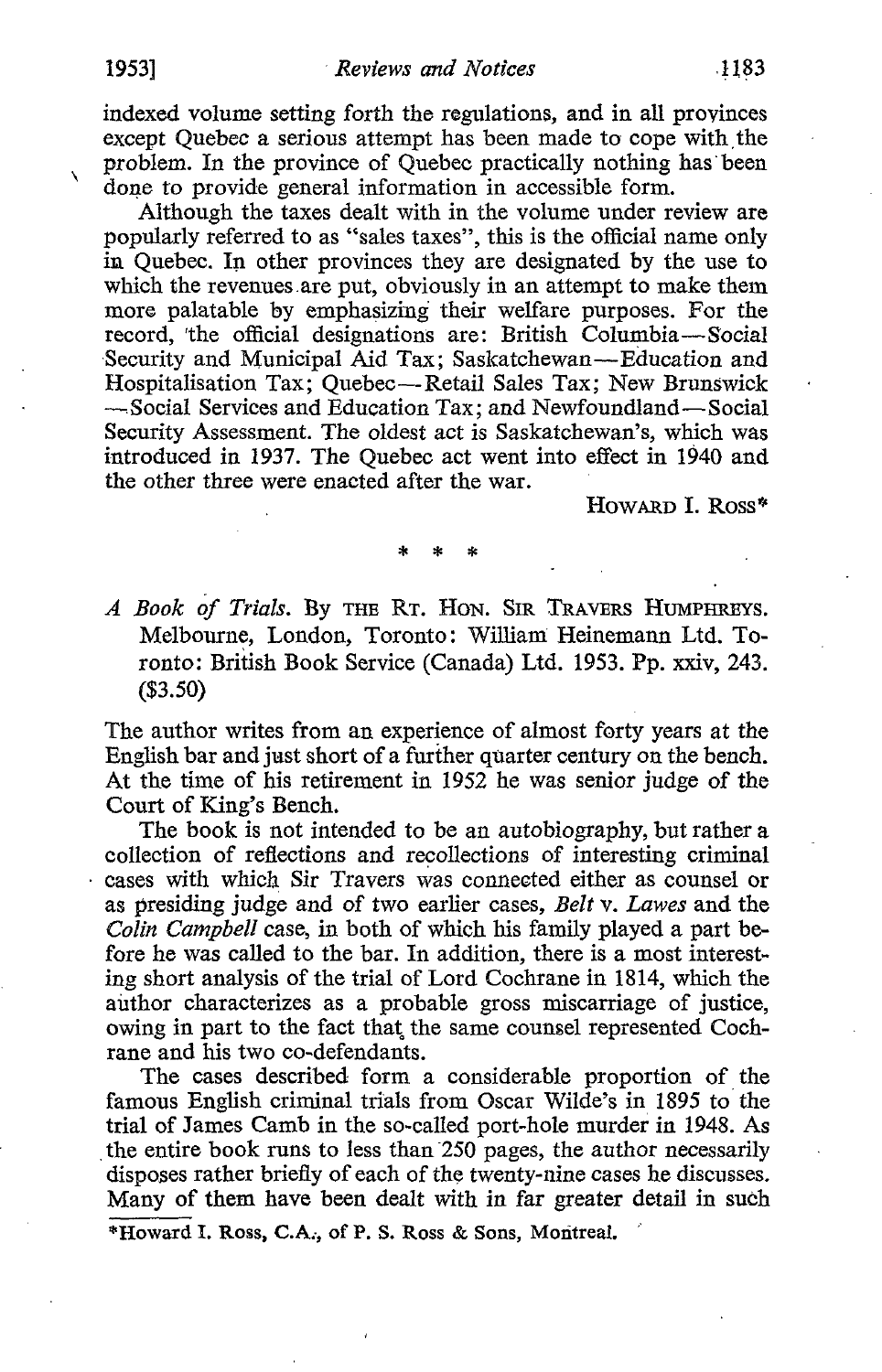books as Marjoribanks' For the Defence and Life of Lord Carson. Falstead and Muir's A Memoir of a Public Prosecutor and Sir Patrick Hastings' Cases in Court, and in the Notable British Trials Series. One might regret that the author has not given us more details of at least some of these famous trials with which he was so intimately connected.

Mr. Justice Humphreys writes in an engaging manner with considerable humour. For instance, in the discussion of the Colin Campbell case, where Campbell successfully defended a divorce suit brought by his wife on the ground of his alleged adultery with a house-maid called Amelia Watson, thanks largely to the medical evidence of a Dr. Godson who had examined Watson, the author quotes the following limerick that went the round of the London clubs at the time :

> Amelia Watson is my name, And housemaid is my station; Virgo Intacta I'm proclaimed, And Godson's my salvation.

This book is interesting, instructive and amusing.

GEORGE S. CHALLIES\*

- Learning the Law. By GLANVILLE L. WILLIAMS. Fourth edition. London: Stevens & Sons Limited. Toronto: The Carswell Company, Limited. 1953. Pp. xiv, 210. (\$2.75 net)
- A First Book of English Law. By O. Hoop PHILLIPS. Second edition. London: Sweet & Maxwell Limited. Toronto: The Carswell Company, Limited. 1953. Pp. xxiv, 293. (\$3.25 net)

These two little books, intended for beginning law students, have simply been brought up to date and certain errors corrected. Neither shows much change. In Phillips there is some rewriting of the paragraphs on the forms of action, on the jurisdiction of the Judicial Committee of the Privy Council and on the interpretation of statutes. Both authors have had to revise their notes on the current English law reports in view of the reorganization during the last few years.

But apart from these necessary changes all that was said of Phillips in my review of the first edition (1949), 27 Can. Bar Rev. 868, still stands, with the exception of the comments on the author's

<sup>\*</sup>The Hon. George S. Challies, of the Superior Court for the District of Montreal